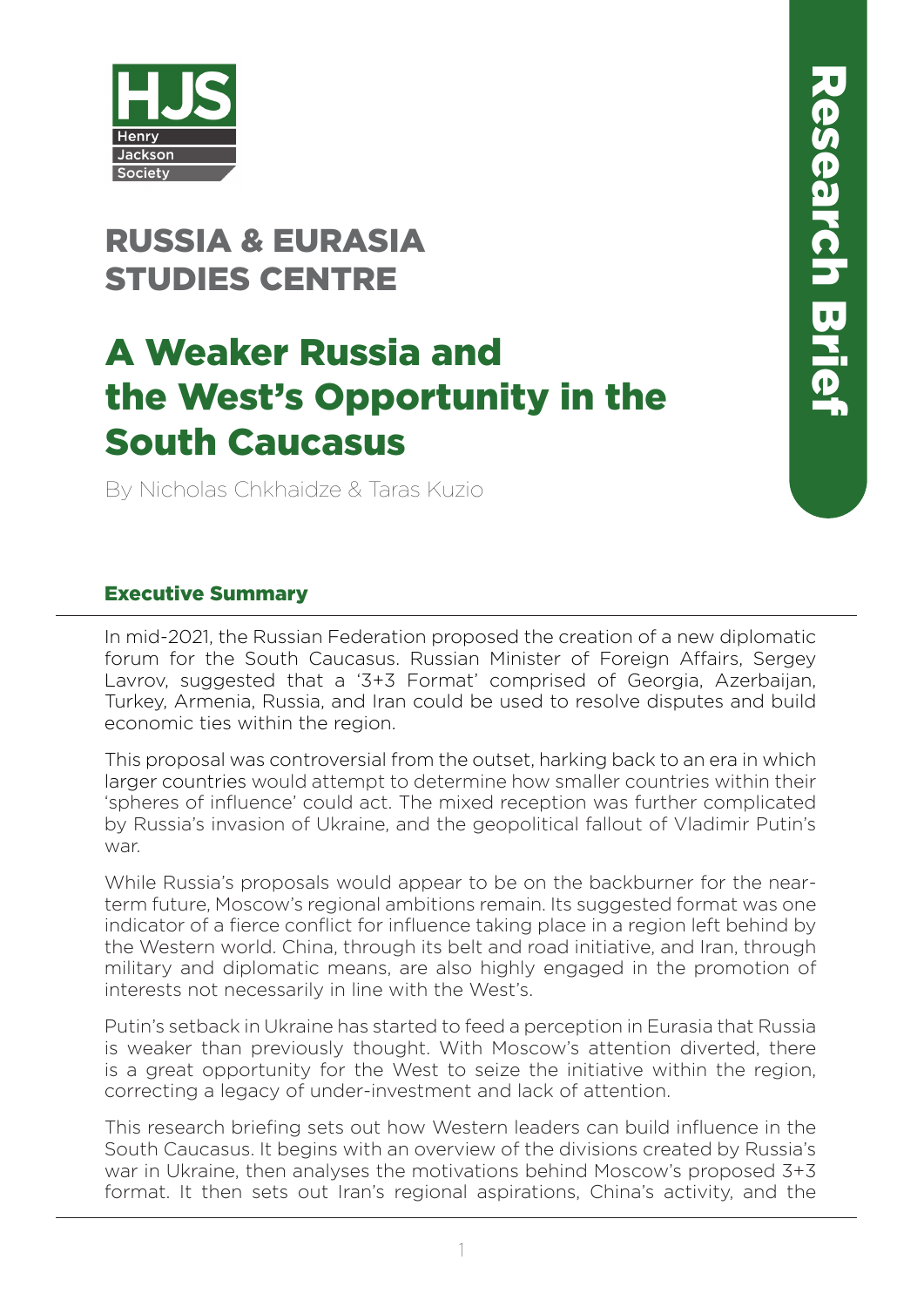potential for Western engagement.

#### A Weakened Russia, The West's Chance

Since 1991, Russia has sought to rebuild its sphere of influence in neighbouring regions. Frozen conflicts were created by Russia and its proxy forces in Georgia (South Ossetia and Abkhazia), Moldova (Transnistria), and Ukraine (Crimea); Belarus was rendered a client state of the Kremlin; and in Kazakhstan Russia supported President Kassym-Jomart Tokayev by sending CSTO (Collective Security Treaty Organization) forces to suppress protests, in an intervention modelled on the exercise which secured Alexander Lukashenka's power in Belarus.<sup>1</sup> Armenia, following defeat in the 2020 Second Karabakh War, allowed Russia to increase its strategic foothold in the country and in Nagorno-Karabakh through the placement of military assets following the ceasefire negotiations.<sup>2</sup>

This strategy of using military force to promote Moscow's interests and keep nearby countries within its sphere of influence has been significantly undermined by the underperformance of the Russian military in Ukraine. From the vantage point of Eurasia, Russia looks wounded and weaker, and a growing chorus of voices is making greater demands of Moscow. At the UN, Russia has not been suppported by its allies in Eurasia with the exception of Belarus.

Belarus is also the only nation to have no choice in the matter; since the 2020 elections, President Alexander Lukashenka has been dependent upon the Kremlin and unable to attempt to find balance between Russia and the West. In this context, it is particularly notable that while Russian missiles have been fired at Ukraine from Belarusian territory, Lukashenka has baulked at sending his armed forces into Ukraine. Moscow's control only extends so far, and there is a clear concern in Minsk that any such order would result in many soldiers defecting, potentially joining the Belarusian volunteers<sup>3</sup> fighting for Ukraine. Within Belarus there has been widespread sabotage of railway tracks preventing supplies reaching Russian troops in Ukraine and additional troops invading.

Armenia and the Central Asian members of the Eurasian Economic Union and CSTO (Collective Security Treaty Organisation), meanwhile, have adopted a neutral position. This may be due in part to wariness among Central Asian states – particularly Kazakhstan – of supporting revanchist claims. Despite Moscow's intervention in the fuel protests, Kazakhstan's leaders are well aware that Russian nationalists view the country as akin to Ukraine in being an 'artificial state', and have lobbied for the annexation of "Southern Siberia" (Northern Kazakhstan). Armenia, meanwhile, is dependent on Russia for security but wishes to maintain ties with the West.

Countries without such close dependencies on Russia have been more overt in their rejection of its war. Azerbaijan has provided Ukraine with humanitarian and energy assistance and has been critical of Russian peacekeepers in the Karabakh region, making it more likely Azerbaijan will not agree to the renewal of their mandate in 2025. Georgia, has baulked at supporting Ukraine and imposing sanctions against Russia, but has alongside Ukraine applied for EU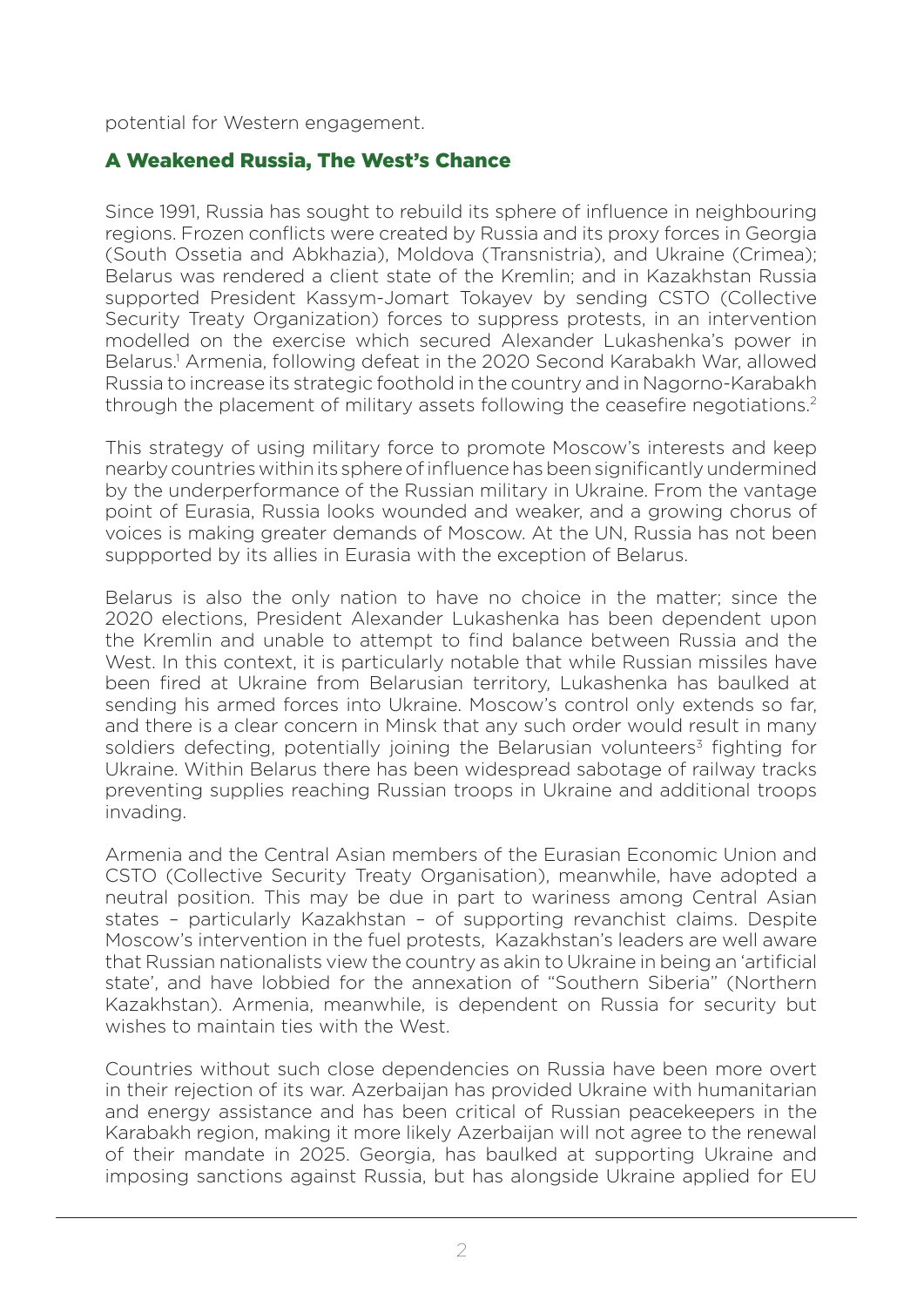membership.

Russia's war in Ukraine has highlighted weaknesses in Moscow's desired Eurasian sphere, in some cases widening gaps with its key partners in Central Asia and the South Caucasus. This is a valuable opening which the West should exploit.

#### Russia's 3+3 Proposal

Russia's proposed 3+3 initiative had four goals. The first was to cement the South Caucasus as a Russian-led sphere of influence, shared to a degree with Turkey and Iran as unequal partners.

The second goal was to draw Turkey through partnership in the region away from NATO and the US, in the pursuit of a long-standing Soviet and Russian goal of sowing divisions within the West. Ankara's unique situation has been highlighted by its positioning throughout the war in Ukraine, simultaneously arming Kyiv while refraining from imposing sanctions on Moscow, with the result that it has been able to host peace talks between the two sides.

The third goal was to reduce the ability of Azerbaijan and Georgia to independently ensure their military security by holding military exercises with the country or organisation of their choice, rendering them dependent to a greater degree on the goodwill of Moscow.

The fourth goal was to use the format to exclude NATO and the EU from the region, in line with the 'security guarantees' Russia demanded prior to the war in Ukraine.<sup>4</sup> For three decades, Russia has opposed the use of UN peacekeepers and NATO enlargement in Eurasia. The launch of the Eastern partnership in 2009 saw 'EU enlargement' added to its list of undesired outcomes.

The written 'security guarantees' would have seen the US 'deny accession to [NATO] to the States of the former Union of Soviet Socialist Republics' – denying Georgia a long-sought objective. They would also have demanded the US refrained from establishing 'military bases on the territory of the States of the former Union of Soviet Socialist Republics that are not members of the North Atlantic Treaty Organization', from using 'their infrastructure for any military activities' or developing 'bilateral military cooperation'.5

Georgia, Azerbaijan, and some Central Asian states have long undertaken military cooperation with NATO. In the first two cases, this cooperation stretches back to the launch of the Partnership for Peace Programme in 1994, while NATO members cooperated with Central Asian states after the 9/11 terrorist attacks in the fight against Al Qaida and the Taliban in Afghanistan.

Alongside the 3+3 proposals and the written security guarantees, Lavrov has also emphasised the importance of ratifying the Convention on the Legal Status of the Caspian Sea, as this would ensure "no foreign states would interfere in these regional affairs." This interpretation of the convention is dangerous for the South Caucasus, and particularly Azerbaijan, as the three states are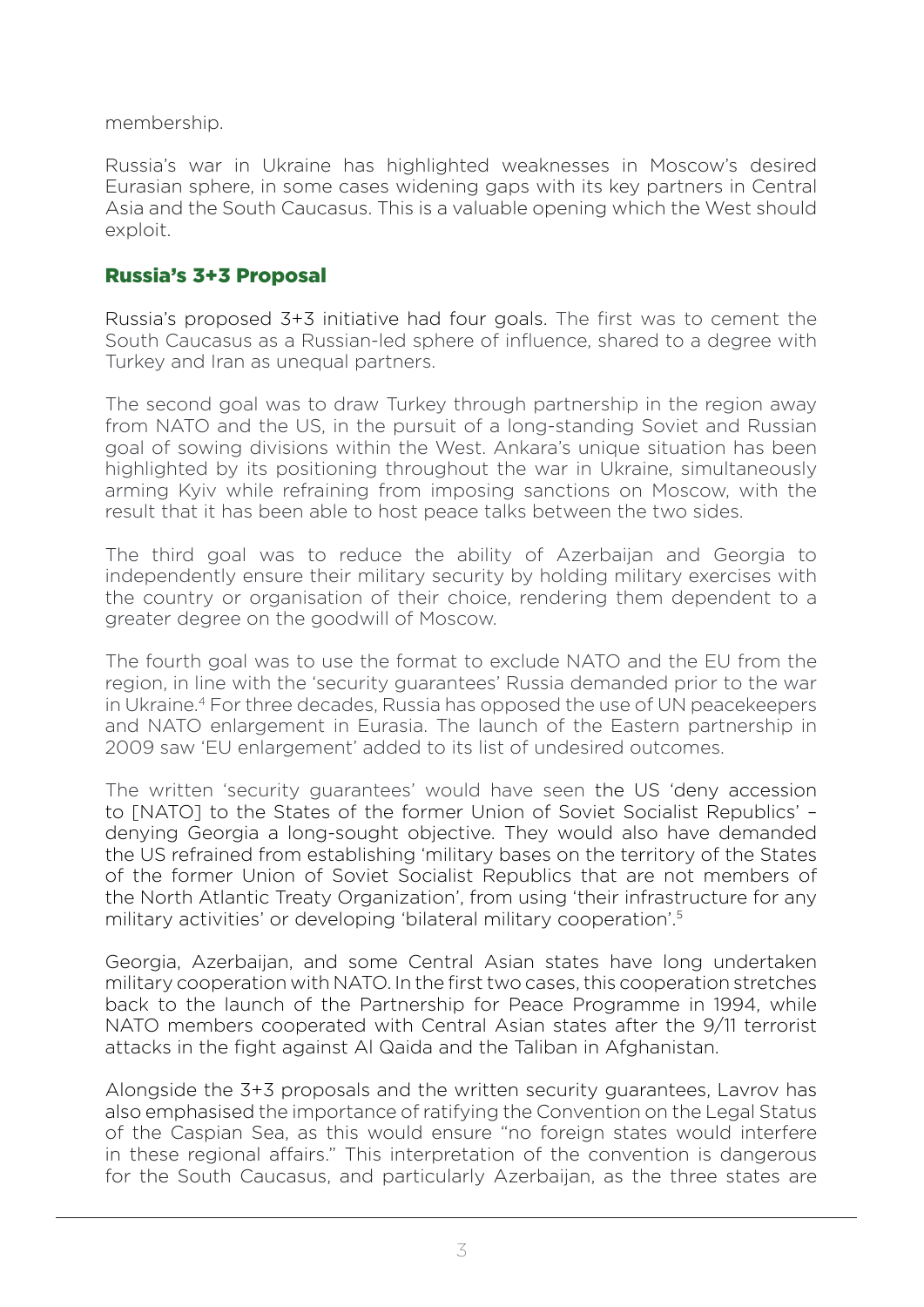Caspian littoral states. Lavrov mentioned particularly, Article 3, section 6 of the convention that states "The Parties shall carry out their activities in the Caspian Sea in accordance with the following principle of the non-presence in the Caspian Sea of armed forces not belonging to the parties."<sup>6</sup>

It is not hard to see what Russia would gain from the use of a diplomatic forum which would bring the South Caucasus into closer alignment with Moscow is simply another way of achieving the goal of locking the West out of the region, solidifying Russian influence, and forming a bulwark against Western interests.

### The regional response

It is, disappointingly, easy to see why both Turkey and Azerbaijan would have been attracted to some degree by the 3+3 initiative. The US has paid little attention to the South Caucasus for over a decade, a pattern of neglect that does not seem likely to change under President Joe Biden.

Additionally, US relations with Turkey have deteriorated over a long period despite Ankara's importance as a NATO member and host to US military bases. The recent Summit for democracy did not invite Turkey and yet its democratic development is no worse than Ukraine's, with the opposition allowed to stand in elections and in control of many cities across the country.

The benefits of engagement for Iran are simpler. Iranian Foreign Minister Hossein Amir-Abdollahian repeated the common refrain that Tehran "will not tolerate geopolitical change and map change in the Caucasus", while also expressing "serious concerns about the presence of terrorists and Zionists" in the South Caucasus, in an attack on Azerbaijan's strategic partnership with Israel.7

Iran would attempt to use the format to demand Azerbaijan reduce the number of its military exercises. Amir-Abdollahian said "Azerbaijan has held six military exercises with foreign countries, I think these are provocative actions. Such a volume of exercises does not cause positive emotions. Iran held only one exercise inside its own territory and informed all countries of the region through diplomatic channels."<sup>8</sup>

Georgia is understandably less enthusiastic, with Minister of Foreign Affairs David Zalkaliani stating that it would be "very hard" for Georgia to participate.<sup>9</sup> During President Eduard Shevardnadze's presidency, Georgia has participated in a number of regional infrastructure projects, such as the Baku-Tbilisi-Ceyhan gas pipeline constructed during President Eduard Shevardnadze's presidency.

It has however remained wary of aligning itself with either Iran or Russia in regional projects, and will likely remain cool to any 3+3 Format until Russia withdraws from South Ossetia and Abkhazia.<sup>10</sup> No politician or a high-ranking official has openly supported the 3+3 Format in Georgia and it has only received marginal support.<sup>11</sup> Georgia refused to attend the 3+3 meeting in December 2021 in Moscow.12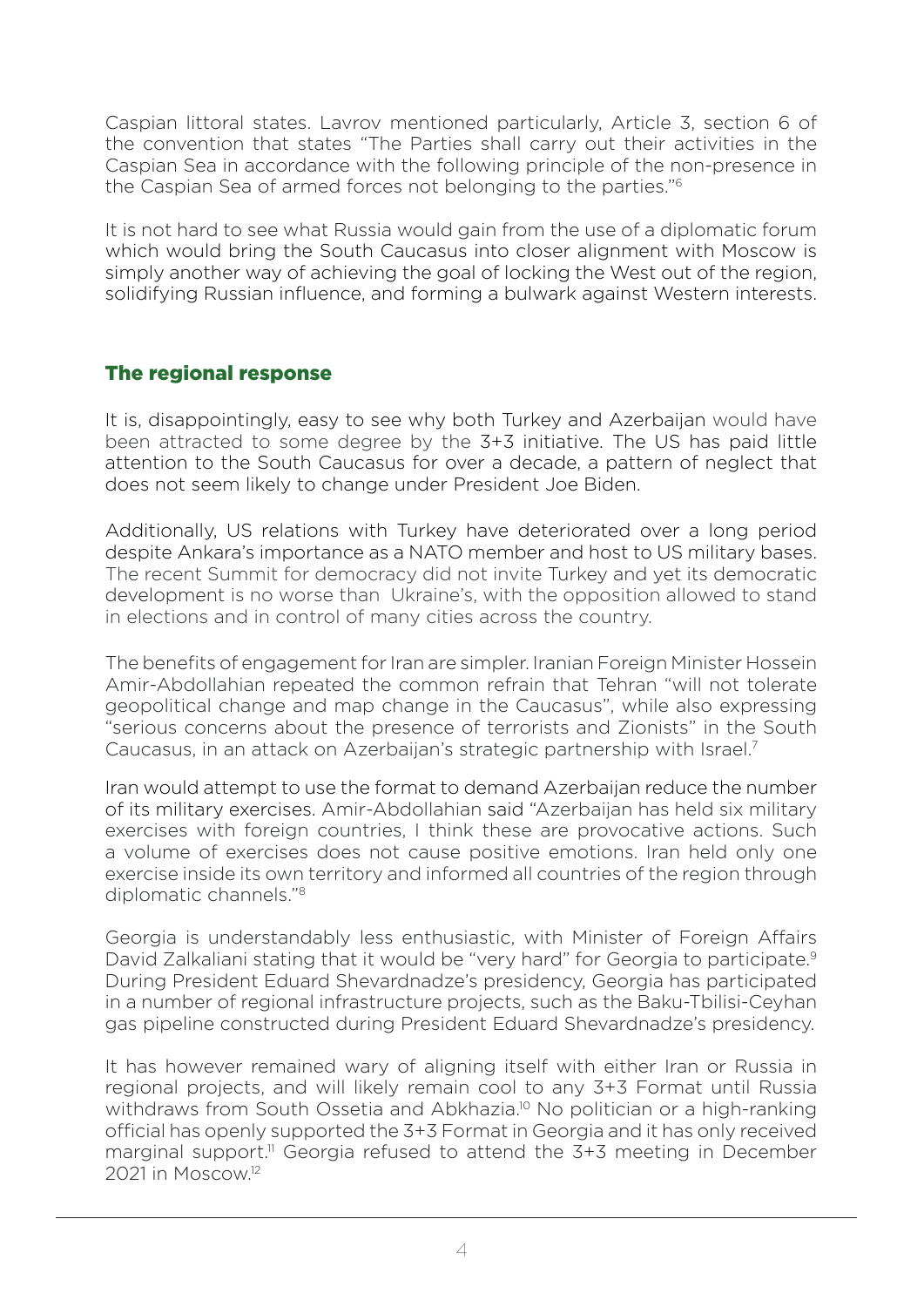This initial rebuffing of the 3+3 format, and the Russian military's difficulties in Ukraine, have dealt a significant blow to Russia's ambitions in the South Caucasus. This is a valuable opening for the West; the door is open for an alternative structure for the region which looks to integrate the three South Caucasian states into NATO and EU initiatives and there is a clear appetite for these initiatives on the part of at least some of these countries.

#### Iranian Aspirations

Russia is not the only 'large' member of the 3+3 looking to assert its sphere of influence in the South Caucasus. Iranian Foreign Minister Hossein Amir-Abdollahian expressed his support for the proposed format in a meeting with Lavrov.

Iran's concern is fundamentally opposition to border changes in the region. Tehran has criticised Turkish-Azerbaijani military exercises, stating it "would not tolerate the presence of terrorists and Zionists in the region", in a reference to Azerbaijan's strategic partnership with Israel which has existed since 2007- 2008.13 <sup>14</sup>

Lavrov stated the Kremlin is opposed to military build-ups in the South Caucasus (presumably excluding Russia's) and against "provocative" actions.". Iranian politician Mahmoud Begash stated if Turkish adventurism and Azerbaijan's inappropriate behaviour continued, Iran would "return Nakhchivan and Nagorno-Karabakh to the main owner – Iran".<sup>15</sup>

In reality, Iran, a predominantly Shiite Muslim country, has lost influence over Azerbaijan, which is closely aligned with Turkey. Iran is seeking to compensate for this strategic loss by closely cooperating with Armenia, offering security guarantees on its territorial integrity and gaining a strategic foothold in the Zangezur corridor. Iran is not pleased at the prospect of this corridor's creation reconnecting the Turkic-speaking countries of Central Asia with Turkey, hindering Iran's commercial ties with Armenia and weakening its influence as a transit route.

Turkey's aims of incorporating Turkmenistan's oil and gas into the Baku-Tbilisi-Ceyhan pipeline also undermines Iranian interests. An agreement between Azerbaijan and Turkmenistan to develop their disputed Kyapaz/Sardar Caspian gas-field could facilitate exports to the Mediterranean.

Ankara's policy of energy recalibration has reduced dependence on Iranian and Russian energy imports, and on 31 December 2020, the first Azerbaijani shipment of natural gas arrived in Europe through the Southern Gas Corridor (SGC), a 3,500 km pipeline transporting gas from the Shah Deniz field in Azerbaijan's sector of the Caspian Sea through Georgia and Turkey to Italy. Turkey supported this strategic energy pipeline project, and assisted Azerbaijan in obtaining European political and financial support. Since the early 1990s, Turkey has blocked a transit route for Iranian gas to Europe, while the US government has repeatedly blocked Iranian efforts to build oil and gas pipelines from the Caspian Sea region. Turkey seeks to maintain its status as a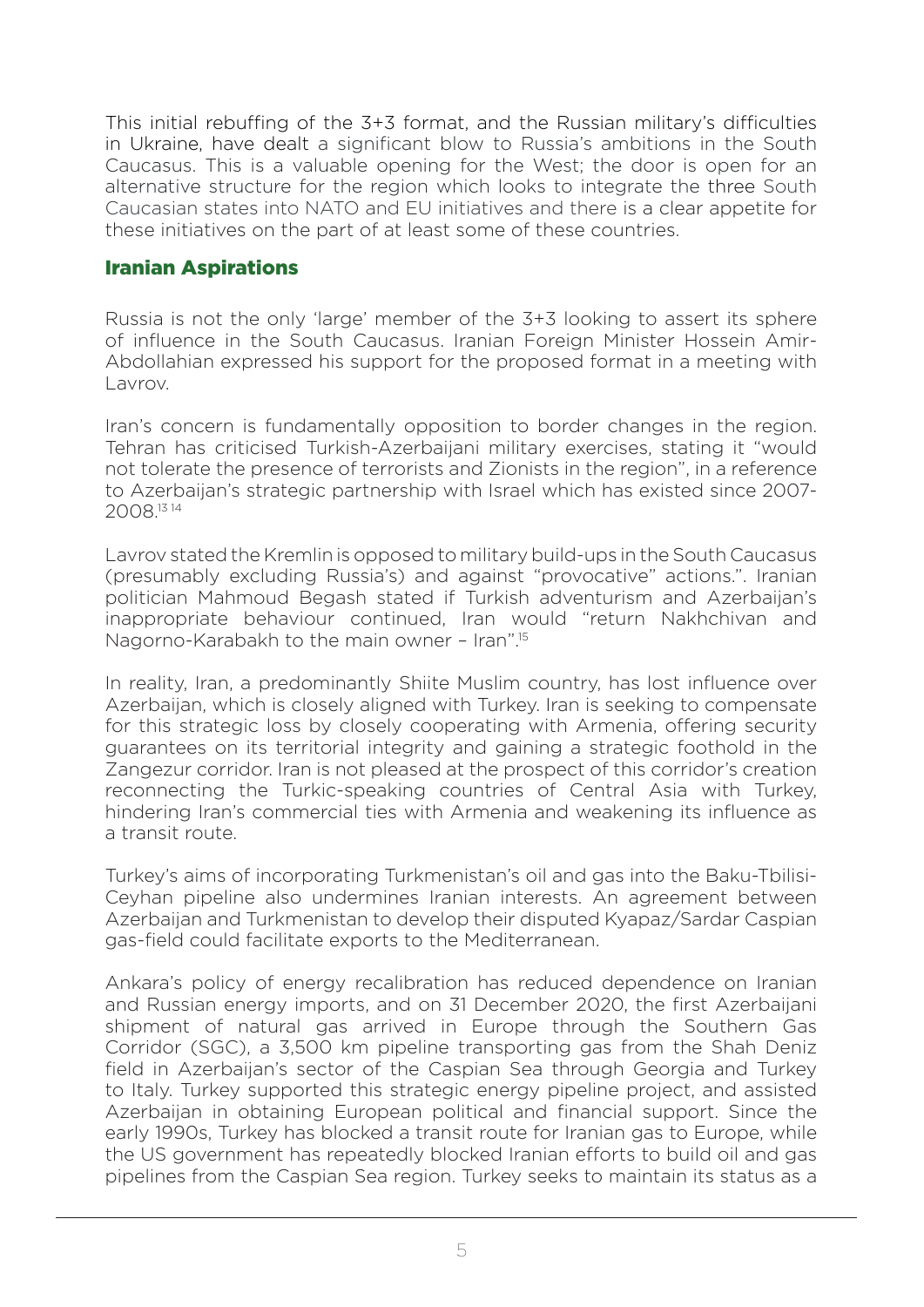transit hub for energy and trade, while Iran is perturbed at becoming yet more excluded from energy transit.<sup>16</sup>

As EU countries seek to diversify their energy sources, planned gas pipelines from Azerbaijan through Turkish territory to Europe are likely to increase. Following Russia's invasion of Ukraine and the West's sanctions against Russia and taking into account Azerbaijan's statements about boosting gas supplies to Europe and doubling capacity in the future.<sup>17</sup> its importance as a supplier is likely to increase.

Iran's neo-imperialism views the South Caucasus as its sphere of influence and Azerbaijan as a renegade Persian province. Southern Azerbaijan lies in Iran and is inhabited by more Azeris than in Azerbaijan proper. Iran believes its interests were not properly taken into account after the 2020 Second Karabakh war.

Iran also regards the Caspian Sea as an exclusive zone shared first with the Russian Empire and then the Soviet Union. Since then, other littoral states, such as Azerbaijan and Turkmenistan have improved ties with the backing of Turkey. Recent agreements between Turkey and Turkmenistan are viewed unfavourably by Iran which is seeking to block the Trans-Caspian Pipeline.

In addition to pursuing this sphere of influence, Iran has economic aims. Its view of the 3+3 format proposal would combine a 'North-South Corridor' with the 'Persian Gulf Black Sea Transit Corridor', linking Tehran with Azerbaijan and Russia , as well as with Georgia, Bulgaria, Greece, Iran, and Armenia as a route into the European market.

Iran's interests are in conflict with those of Turkey. The 2020 ceasefire agreement between Azerbaijan and Armenia brokered by Turkey and Russia only addresses local and domestic factors in the conflict while ignoring broader external aspects. Turkey and Russia both gained a strategic foothold in Nagorno-Karabakh after the war while Iran was side-lined. Iran's muscleflexing near Azerbaijan's borders demonstrates Tehran's unwillingness to let the matter end there. Iran's muscle-flexing and confrontation with Azerbaijan in late 2021 is likely due in large part due to the loss of transit fees from the newly opened economic corridor to Nakhchivan, which Tehran views as threatening its geopolitical and geo-economic interests.18

Despite this unhappiness, Iran has to tread carefully in supporting Armenian security guarantees since the war. Tehran is wary of angering the thirty million Azerbaijanis living in the northern provinces of Iran<sup>19</sup>, and is on shaky ground supporting Christian Armenia over the "land of Islam (Shiite Azerbaijan).<sup>20</sup>

#### Chinese Goals in the South Caucasus

While not included in the proposed 3+3 format, China too possesses an active presence in the South Caucasus. President Xi Jinping has called for further development and enhancement of Chinese-Azerbaijani ties, emphasising Baku's place within the Belt and Road Initiative (BRI).<sup>21</sup>

Azerbaijan, meanwhile, has supported China's policies in Xijnjiang, Hong Kong,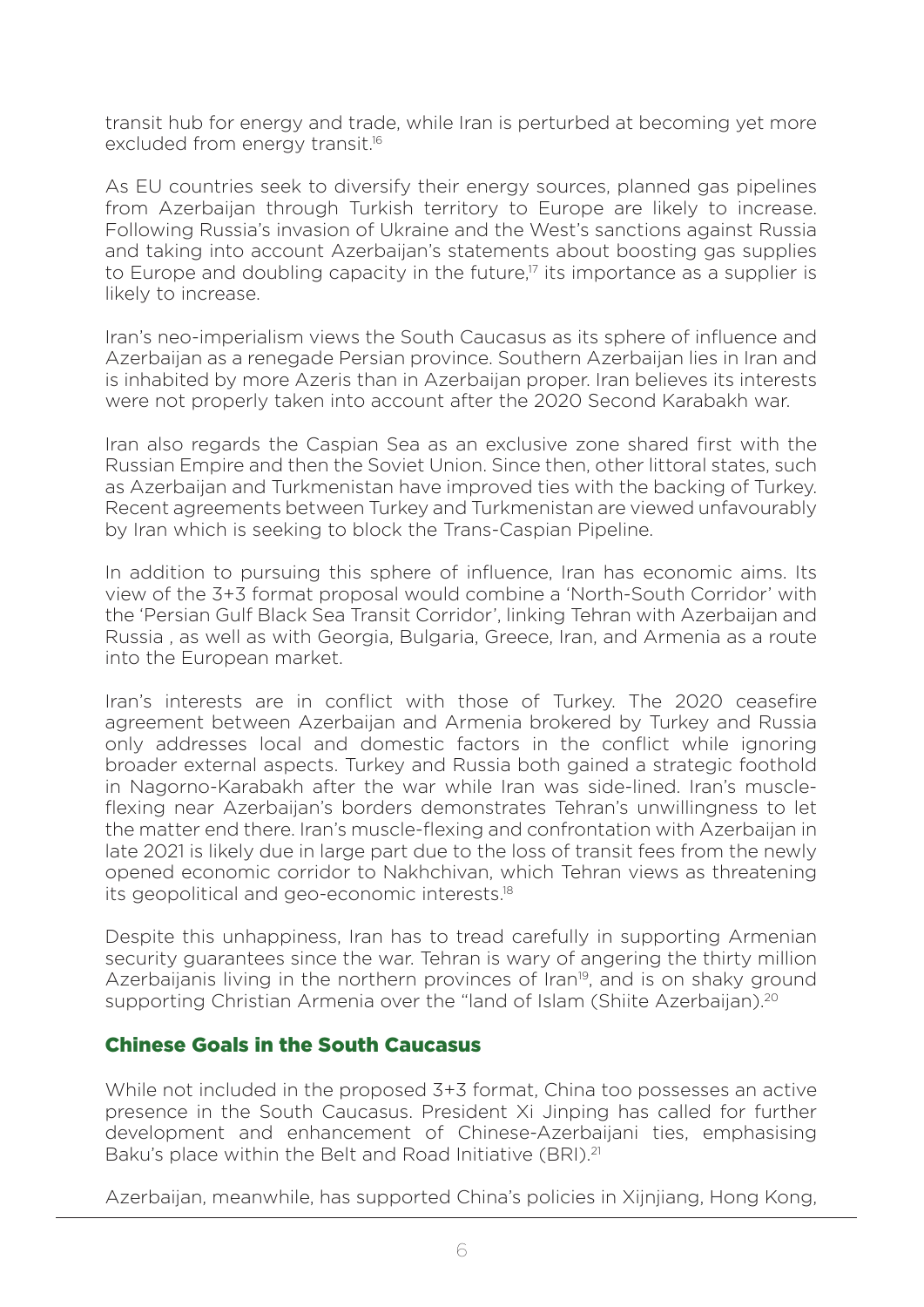and Taiwan.22 Deputy Prime Minister Shahin Mustafayev has emphasised the need for more Chinese companies and investments, expressing full support for the BRI.

Mustafayev has also mentioned the importance of exporting non-oil products to the Chinese market.<sup>23</sup> Azerbaijan and China signed an 800 million USD economic package in 2019 during the second Belt and Road Forum for International Cooperation, with multiple investments in local industry. Azerbaijan's dependency on revenues from oil and gas explains its eagerness to crack the Chinese market.<sup>24</sup>

Following the Second Nagorno-Karabakh War, Azerbaijan's military victory and establishment of connections with Nakhchivan has opened the doors to a significant diminishment of the role of Iran for transportation logistics. This newly emerging economic corridor may offer China a second route to Europe through the South Caucasus, with Azerbaijan playing the role of the middleman in China's Digital Silk Road initiative,<sup>25</sup> as indicated in the agreement signed by China Telecom and Azer Telecom on data traffic.<sup>26</sup>

Disruption of trade in the Nakhchivan economic corridor is not to China's or the BRI's benefit. Beijing stressed the importance of the China-Europe Railway Express trains traveling along the Trans-Caspian International Transport Route where the number of trains has grown significantly.<sup>27</sup> It is not coincidental that Beijing and Baku are beginning to cooperate on defence matters, with Azerbaijan purchasing Qasirga T-300 systems and Polonez Multiple Launch Rocket Systems from China, and signing an agreement of military cooperation.28

The spread of Chinese influence in Azerbaijan provides a counterweight to Georgia's Euro-Atlantic foreign policy and the West in general. China's growing influence in the South Caucasus is also at odds with the Russian-led 3+3 Format.

Chinese trade and investment in Georgia has grown steadily in recent years, with a free trade agreement – the first in the South Caucasus – signed in 2017, permitting Georgian products to enter the Chinese market with no tariffs.29 Georgia also received a 300 million USD investment from the Chinese-owned Hualing Group in the construction of a new town. Hualing Group is the largest foreign investor in the country.<sup>30</sup>

Since 2018, trade between the two countries has exceeded 1 billion  $\text{USD}^3$ Although Chinese influence has so far been limited to commerce and infrastructure, Beijing could use the BRI to enter South Caucasus as a major geopolitical player. Even though high-ranking Chinese officials have claimed the BRI will not be used for geopolitics, $32$  this is unlikely to be the case in practice.

Beijing has been actively engaged in Georgia's infrastructure projects for an extended period. The Chinese state-owned company Railway 23rd Bureau Group Co" will build a 13km section of the Kvesheti-Kobi road in Georgia, contributing to the connections between Kvesheti and Kobi.<sup>33</sup> China is also building one of the most important infrastructure projects in Georgia; the Shorapani-Argveta section of the Rikoti Pass. State-owned China National Technical Import and Export Corporation and Guizhou Highway Engineering Group signed an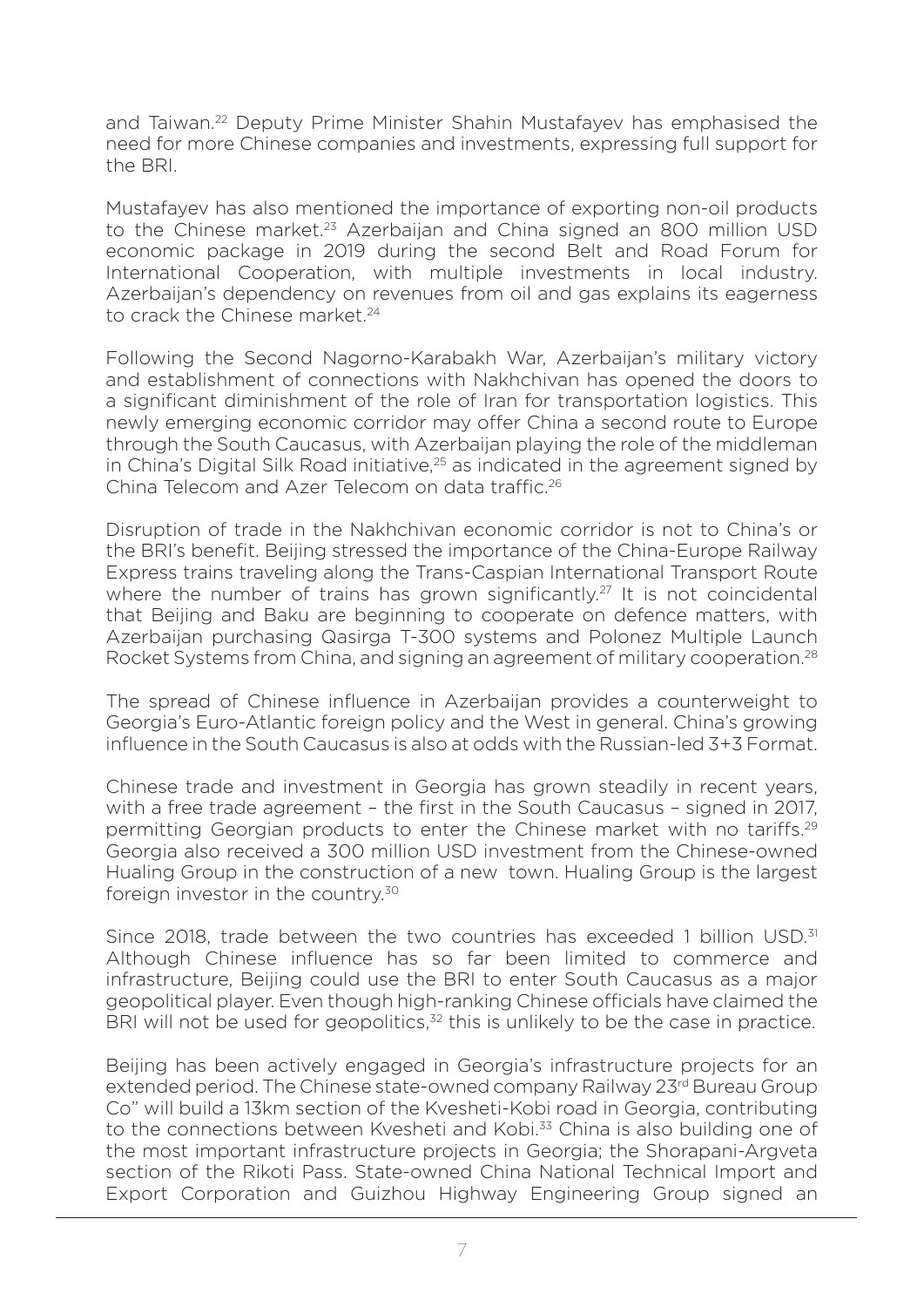agreement with Georgia to finalise its construction. The Asian Development Bank provided more than 200 million USD for this project that includes four roads, 96 bridges, and 53 tunnels. The travel time between the Red Bridge and Batumi will be halved; instead of taking 8-9 hours, it will take 4-4.5 hours.<sup>34</sup>

Close Chinese-Georgian cooperation could negatively affect the latter's integration into NATO and the EU. A Chinese foothold in Georgia would provide it with the capabilities of playing a more active role in the South Caucasus, particularly in its own frozen conflicts and Nagorno-Karabakh.<sup>35</sup>

If Chinese influence increases this will impact upon Russia's self-declared sphere of influence. Russia is dependent on China for investment, as a general market and for diplomatic support. The Chinese perceive the BRI as a greater priority than supporting Russia in the South Caucasus.36

#### Western Responses

Russia, Iran, and China are each pursuing their interests in the vacuum left by a lack of Western leadership in the South Caucasus and Black Sea. While NATO member Turkey has returned to the South Caucasus as a geopolitical player, it is not sufficient in and of itself to offset these trends. It is also not necessarily well-aligned with the interests of other Western states.

The United States views the Black Sea region as an environment that could deter threats from the Middle East and Russia. Georgia could play an important role for the West in this area of security as a bulwark in the South Caucasus against hard and soft security threats.<sup>3738</sup> If it is to do so, the US, NATO, and the EU will need to become more involved in promoting security in the South Caucasus and Black Sea region.39

As the West attempts to reduce its dependency on Russian oil and gas, alternative sources could be transported to Europe from the South Caucasus and Caspian Sea through Georgia, Turkey, and the Black Sea.

NATO member Turkey will play a crucial role in containing Russian influence in the South Caucasus, the Black Sea and the Mediterranean. In Syria, Libya, Nagorno-Karabakh, and Ukraine, it is countering Russian and Russian-backed forces.40

The US should work with pro-Western Georgia and Azerbaijan and normalise relations with Turkey to improve the West's strategic outlook in the Black Sea region. Russia's goal is to deny access to Ukraine to the Black Sea. An enhanced Western security presence in the Black Sea would reduce Russian pressure on Ukraine.<sup>41</sup>

In the South Caucasus, only Georgia has declared its aspirations to join NATO and the EU. Georgia, along with Ukraine and Moldova, has an Association Agreement with the EU under the Eastern Partnership, offering integration rather than membership. Since Russia's invasion of Ukraine, it has formally applied for EU membership. Brussels should urgently address this request.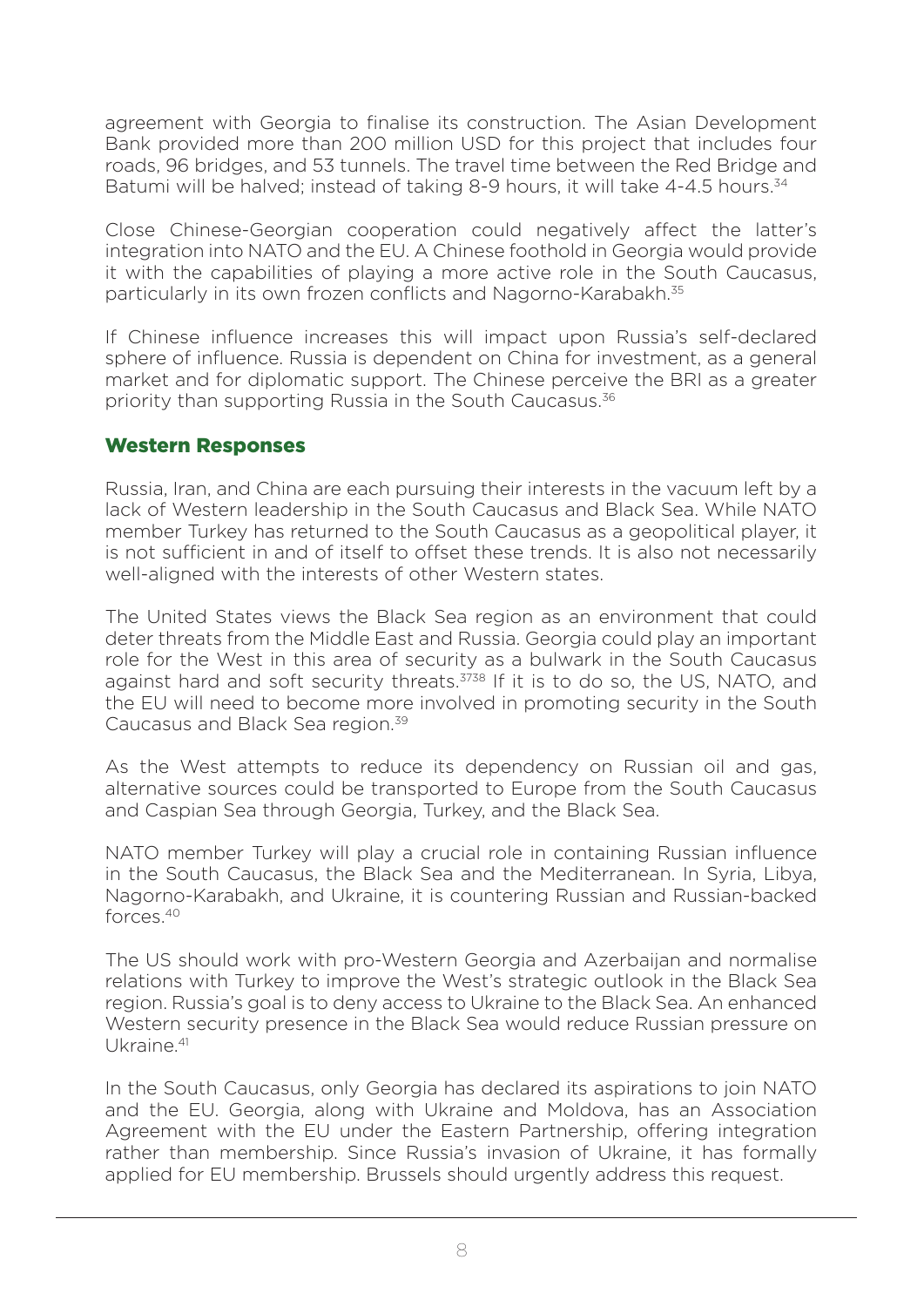Turkey and Azerbaijan have condemned Russia's occupation of Georgian territories, Crimea, and the invasion of Ukraine. Both countries have expressed support for the internationally recognised principle of the territorial integrity of states. The US, NATO, and EU have yet to publicly show their support for the Turkish-Azerbaijani security partnership and yet it is central to countering Iranian influences in the South Caucasus and Greater Middle East.

#### **Conclusion**

As Russia, Iran, and China compete for influence in the South Caucasus, there is room for the West to reassert its interest in the region. The poor state of relations between the West and Russia will require NATO and the EU to return to the containment and deterrence of the Cold War era. This will require the US to return to the South Caucasus where it has been all too absent for over a decade. Meanwhile, the EU, now a provider of arms to Ukraine, will need to add a security dimension to be added to the Eastern Partnership.

With Georgia and Ukraine under pressure to suspend their NATO membership goals, they should be rewarded (alongside Moldova) with an EU membership perspective. The war in Ukraine has shown how a grey zone is too tempting for Russian imperialists in countries lying between NATO and the EU and the CSTO and Eurasian Economic Union.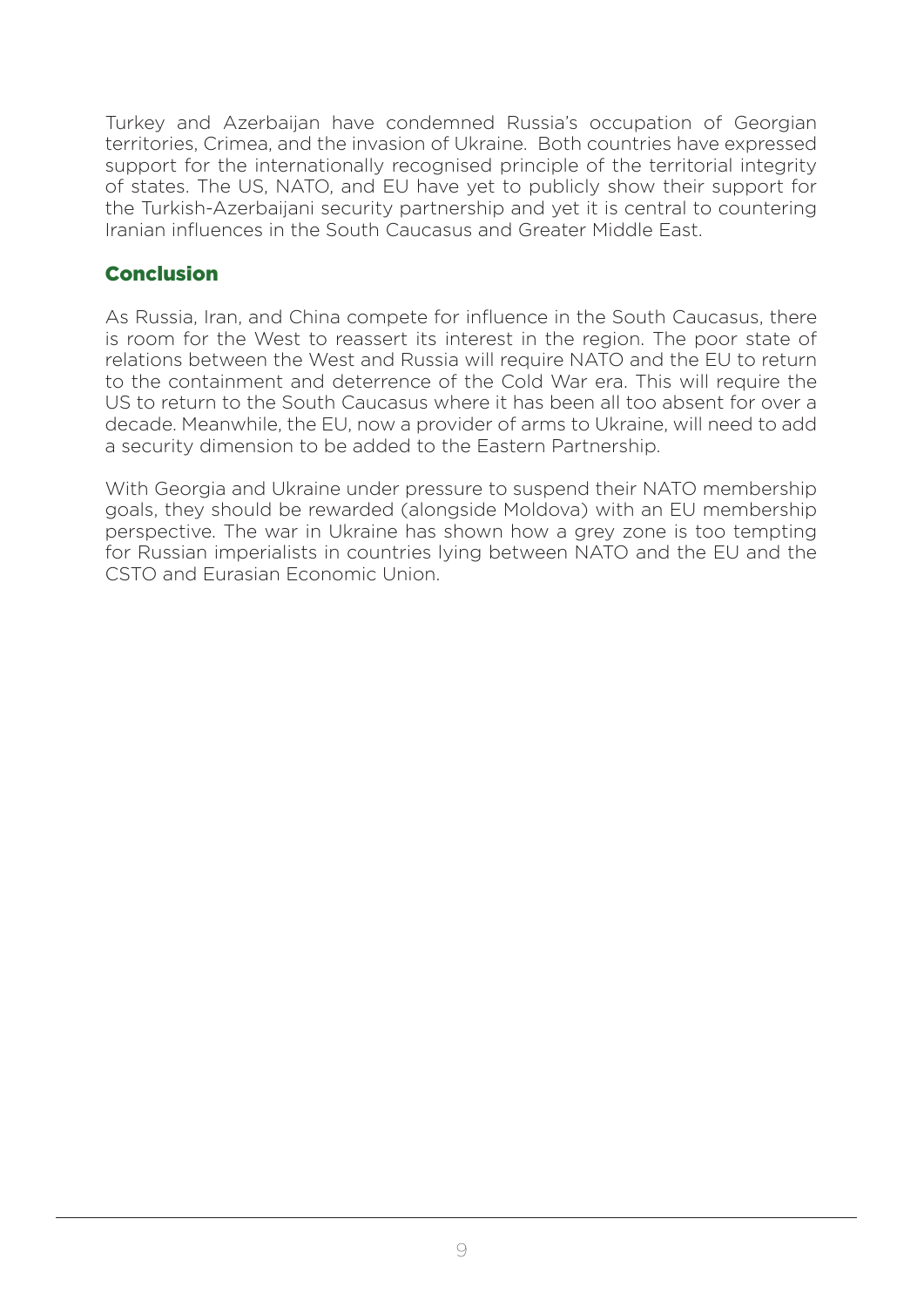## Endnotes

1 Joshua Kucera, "CSTO agrees to intervene in Kazakhstan unrest", *Eurasianet*, January 5 2022, https://eurasianet.org/csto-agrees-to-intervene-in-kazakhstan-unrest

2 "Armenia, Azerbaijan and Russia sign Nagorno-Karabakh peace deal", *BBC*, November 10, 2020. https://www.bbc.com/news/world-europe-54882564

3 "Belarus rebels fight for Ukraine against Russia", *BBC News*, March 22 2022. https://www. youtube.com/watch?v=TQGCtVzyjbA

4 Andrew Roth, "Russia issues list of demands it says must be met to lower tensions in Europe", *The Guardian*, 17 December 2021, https://www.theguardian.com/world/2021/dec/17/russia-issues-list-demands-tensions-europe-ukraine-nato

"Treaty between The United States of America and the Russian Federation on security guarantees", *Russian Ministry of Foreign Affairs*, 17 December 2021, https://mid.ru/ru/foreign\_policy/rso/nato/1790818/?lang=en

6 President of Russia, "Convention on the Legal Status of the Caspian Sea", August 12, 2018. http://en.kremlin.ru/supplement/5328

7 "Iran 'concerned' by Israeli 'presence' in the Caucasus", *Al Jazeera*, 6 October 2021, https:// www.aljazeera.com/news/2021/10/6/iran-concerned-by-israeli-presence-in-the-caucasus

8 Teslova. E, "Russia suggests 3+3 format with Turkey, Iran, Azerbaijan, Armenia, Georgia in Caucasus", *Anadolu Agency*, October 6 2021. https://www.aa.com.tr/en/politics/russia-suggests-3-3-format-with-turkey-iran-azerbaijan-armenia-georgia-in-caucasus/2384679

Gigauri. S, "Who Advocates for the '3+3' Format and what Danger does it Pose for Georgia?" *Myth Detector*, October 18 2021. https://www.mythdetector.ge/en/myth/who-advocates-33 format-and-what-danger-does-it-pose-georgia

10 Coffey. L., "The 3+3 format in the South Caucasus doesn't add up", *Middle East Institute*, November 9, 2021. https://www.mei.edu/publications/33-format-south-caucasus-doesnt-add

11 Gigauri. S, "Who Advocates for the '3+3' Format and what Danger does it Pose for Georgia?"

12 "Georgia Officially Rejects 3+3 Format", *Georgian Journal*, December 10 2021. https:// georgianjournal.ge/politics/37559-georgia-officially-rejects-33-format.html

13 Mkrtchyan. M, Amirabdollahian, "Iran will not tolerate geopolitical changes in the South Caucasus", *Arminfo*, October 6 2021. https://arminfo.info/full\_news.php?id=65397&lang=3

14 "Iran 'concerned' by Israeli 'presence' in the Caucasus", *Al Jazeera*

15 Kirill Semenov, "Russian-Iranian competition heats up in South Caucasus", *AL-Monitor*, October 15, 2021. https://www.al-monitor.com/originals/2021/10/russian-iranian-competition-heats-south-caucasus

16 Alex Vatanka, "Iran and Turkey: Power dynamics in the South Caucasus", *Middle East Institute*, February 8 2022. https://www.mei.edu/publications/iran-and-turkey-power-dynamics-south-caucasus

17 "Azerbaijan set to boost gas supply to Europe this year, double capacity in future", *Reuters*, February 23 2022. https://www.reuters.com/business/energy/azerbaijan-set-boost-gas-supply-europe-this-year-double-capacity-future-2022-02-23/

18 "Azerbaijan, Iran agree to mend ties 'through dialogue'", *Al Jazeera*, October 13 2021. https://www.aljazeera.com/news/2021/10/13/azerbaijan-iran-agree-to-mend-ties-through-dialogue

19 Mahmoud Allouch, "Turkish-Iranian competition in South Caucasus", *Middle East Monitor*, October 11 2021. https://www.middleeastmonitor.com/20211011-turkish-iranian-competition-in-south-caucasus/

20 Eldar Mamedov, "Perspectives | Iran's delicate balancing act in the South Caucasus", *Eurasianet*, October 8 2020. https://eurasianet.org/perspectives-irans-delicate-balancing-act-in-the-south-caucasus

21 "Xi calls for greater development of China-Azerbaijan relations", *Xinhua*, June 3 2021. http://www.xinhuanet.com/english/2021-06/03/c\_139986348.htm

22 "Xi calls for greater development of China-Azerbaijan relations", *Xinhua*, June 3 2021. http://www.xinhuanet.com/english/2021-06/03/c\_139986348.htm

23 Azerbaijan invites Chinese companies to invest in its industrial parks. *Xinhua*, October 28, 2021. http://www.news.cn/english/2021-10/28/c\_1310273620.htm

24 Baghirov. O, "Azerbaijan and China Sign \$800 Million Economic Package: The Geo-Economic Implications", *Jamestown Foundation,* May 29 2019. https://jamestown.org/program/azer